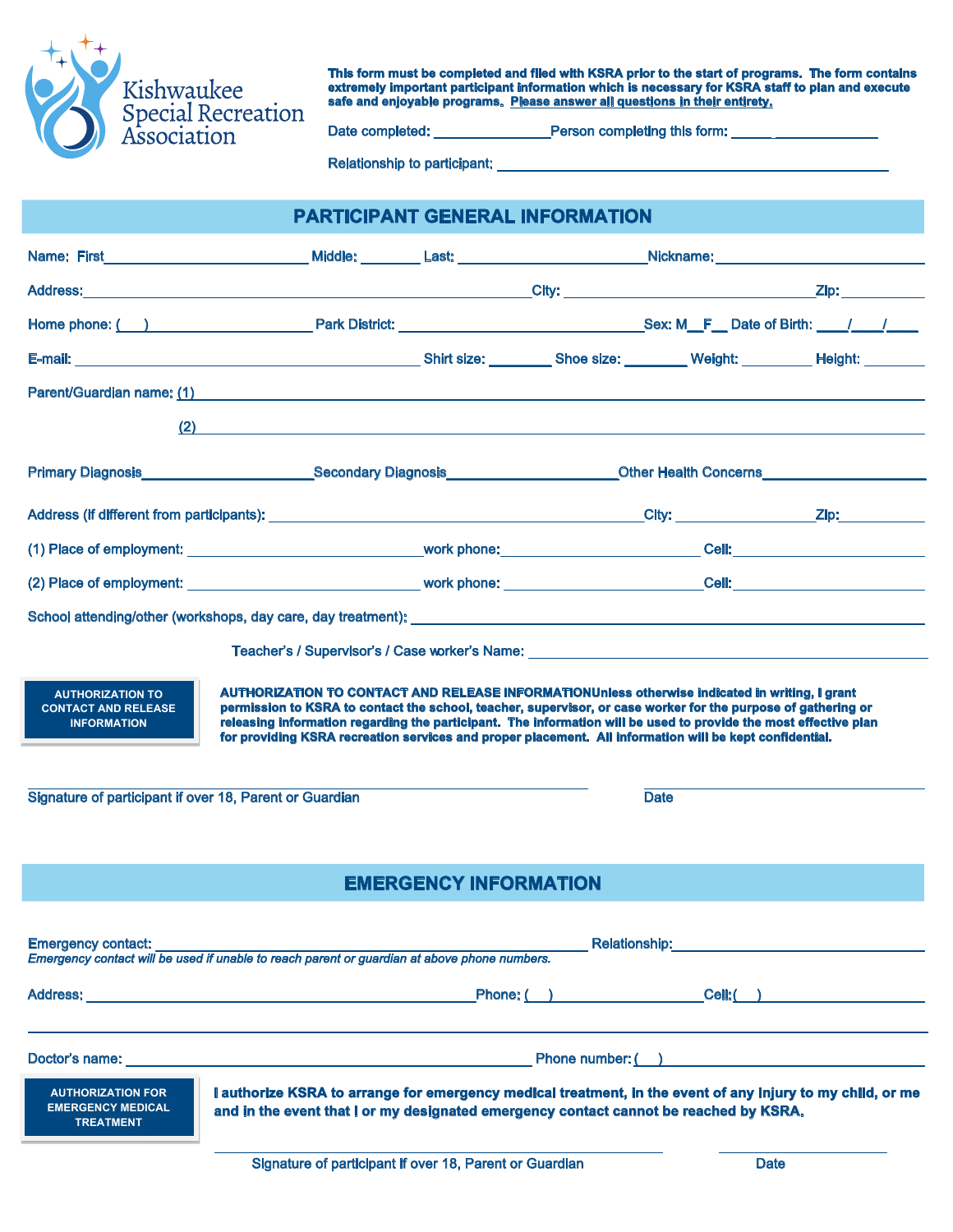## **MEDICAL AND HEALTH INFORMATION**

| Does participant have Allergies? Yes No If yes, please explain:                                                                                                                                                                                                                                                                                                                                   |                   |             |                                                                                                                                                                                                                               |  |  |  |  |  |
|---------------------------------------------------------------------------------------------------------------------------------------------------------------------------------------------------------------------------------------------------------------------------------------------------------------------------------------------------------------------------------------------------|-------------------|-------------|-------------------------------------------------------------------------------------------------------------------------------------------------------------------------------------------------------------------------------|--|--|--|--|--|
| Is participant subject to seizures? Yes ___No ___Date of last seizure: _/ / Are seizures controlled by medication? Yes ___No_______                                                                                                                                                                                                                                                               |                   |             |                                                                                                                                                                                                                               |  |  |  |  |  |
| Describe type & frequency: the contract of the contract of the contract of the contract of the contract of the contract of the contract of the contract of the contract of the contract of the contract of the contract of the                                                                                                                                                                    |                   |             |                                                                                                                                                                                                                               |  |  |  |  |  |
| Describe what action you take in the event of a seizure: <b>example 2018</b> and 2019 and 2019 and 2019 and 2019 and 2019 and 2019 and 2019 and 2019 and 2019 and 2019 and 2019 and 2019 and 2019 and 2019 and 2019 and 2019 and 20                                                                                                                                                               |                   |             |                                                                                                                                                                                                                               |  |  |  |  |  |
| If participant have active seizures, please provide a seizure plan that is approved by the participant's physician for the agency's records.                                                                                                                                                                                                                                                      |                   |             |                                                                                                                                                                                                                               |  |  |  |  |  |
| Any participant needing to take medication during KSRA programs must complete a medication log and medication authorization<br>form. Medication must arrive in pharmaceutical container with explicit instructions, participants name and the name of the doctor<br>authorizing the prescription. The KSRA staff will dispense medication. The participant must take the medication on their own. |                   |             |                                                                                                                                                                                                                               |  |  |  |  |  |
| List any medication participant takes (even if not taken at camp):                                                                                                                                                                                                                                                                                                                                |                   |             |                                                                                                                                                                                                                               |  |  |  |  |  |
| <b>Medication</b>                                                                                                                                                                                                                                                                                                                                                                                 | <b>Dosage</b>     |             | Frequency                                                                                                                                                                                                                     |  |  |  |  |  |
|                                                                                                                                                                                                                                                                                                                                                                                                   |                   |             |                                                                                                                                                                                                                               |  |  |  |  |  |
| If participant has Down syndrome                                                                                                                                                                                                                                                                                                                                                                  |                   |             |                                                                                                                                                                                                                               |  |  |  |  |  |
| Has participant been tested for Atlanto-axial instability? Yes No<br>If tested for Atlanto-axial instability was the results positive? Yes No                                                                                                                                                                                                                                                     |                   |             |                                                                                                                                                                                                                               |  |  |  |  |  |
| Circle any devices participant may use/wear during KSRA programs:                                                                                                                                                                                                                                                                                                                                 |                   |             |                                                                                                                                                                                                                               |  |  |  |  |  |
| <b>Contact lenses</b><br>Orthopedic devices<br><b>Dentures</b>                                                                                                                                                                                                                                                                                                                                    | Glasses           | Hearing aid | prosthesis                                                                                                                                                                                                                    |  |  |  |  |  |
|                                                                                                                                                                                                                                                                                                                                                                                                   |                   |             |                                                                                                                                                                                                                               |  |  |  |  |  |
| Is participant ambulatory? Yes No Does participant use a wheel chair? Yes No Circle if use wheelchair: Manual or Electric                                                                                                                                                                                                                                                                         |                   |             |                                                                                                                                                                                                                               |  |  |  |  |  |
|                                                                                                                                                                                                                                                                                                                                                                                                   |                   |             |                                                                                                                                                                                                                               |  |  |  |  |  |
| Circle other assistive devices used for ambulation:<br>walker<br>Cane                                                                                                                                                                                                                                                                                                                             | crutches<br>brace |             | other and the contract of the contract of the contract of the contract of the contract of the contract of the contract of the contract of the contract of the contract of the contract of the contract of the contract of the |  |  |  |  |  |
| <b>Check communication use:</b> $\Box$ verbal/speaks clearly $\Box$ verbal/speech is difficult to understand $\Box$ has difficulty expressing needs                                                                                                                                                                                                                                               |                   |             |                                                                                                                                                                                                                               |  |  |  |  |  |
| $\Box$ gestures/points $\Box$ uses sign language $\Box$ uses a communication board/schedule/pictures                                                                                                                                                                                                                                                                                              |                   |             |                                                                                                                                                                                                                               |  |  |  |  |  |